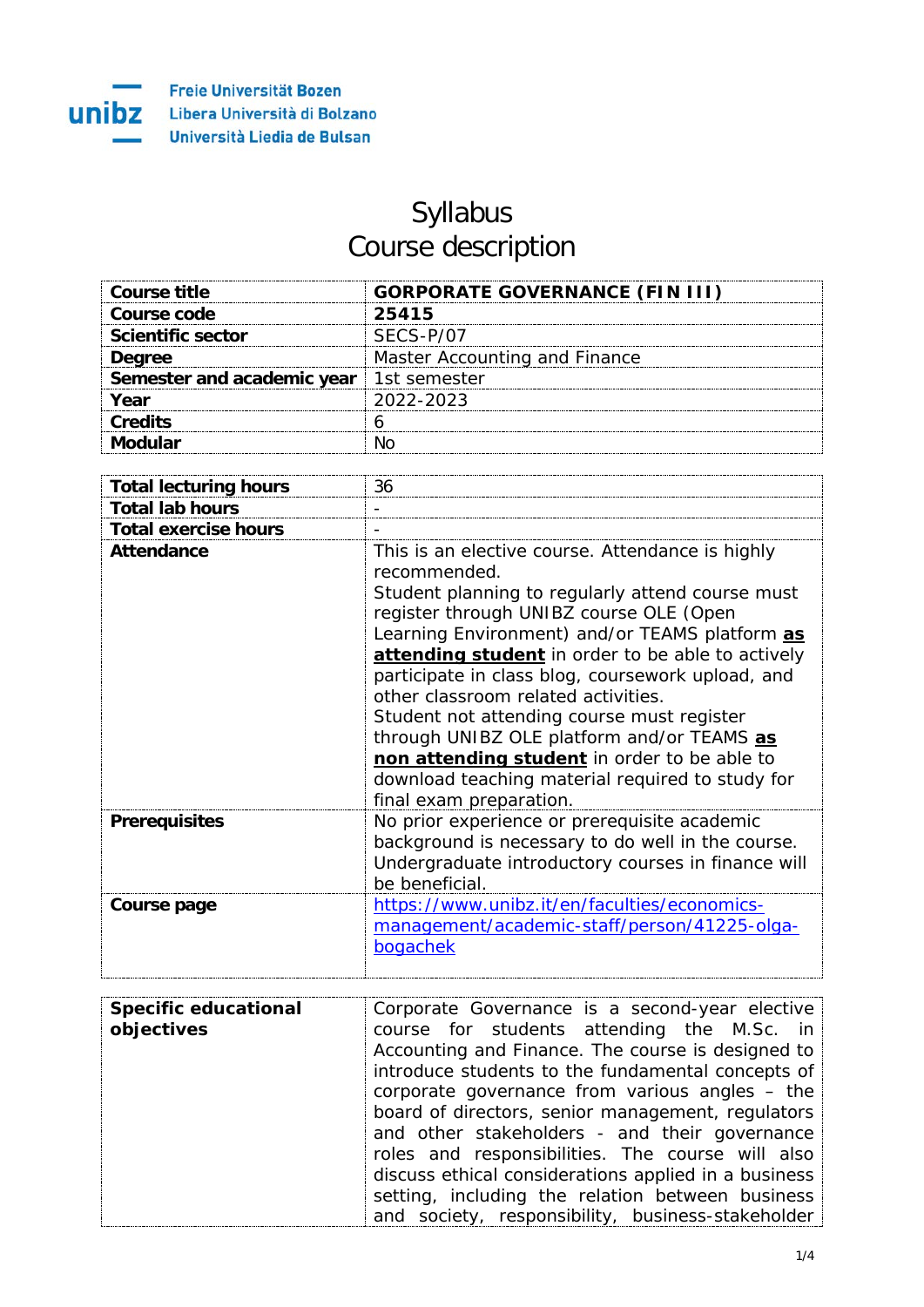

|  | interactions, and ethics in the workforce.          |
|--|-----------------------------------------------------|
|  | Corporate governance is a set of principles and     |
|  | policies by which a company is directed, which      |
|  | influences the rights and relationships among       |
|  | stakeholders, and ultimately how a firm is          |
|  | managed.                                            |
|  | The main subject areas covered in the course are:   |
|  | (1) The Principles of Corporate Governance: What    |
|  | it is, why it matters, history, theories,           |
|  | separation of ownership and control, models of      |
|  | governance                                          |
|  | (2) The Players: the roles of shareholders, owners, |
|  | management                                          |
|  | (3) The Board of Directors: directors               |
|  | (qualifications, duties), BoD independence,         |
|  | structure and compensation, employee                |
|  | representation, BoD committees, leadership,         |
|  | ethics and diversity                                |
|  | (4) The Shareholder's Voice: Proxy voting, activist |
|  | investors, Say on Pay                               |
|  | (5) The Regulatory Framework: the SEC, SOX,         |
|  | Dodd-Frank Act, codes and legislation               |
|  | (6) Specialized Tasks of BoD: risk governance, CEO  |
|  | succession planning, executive compensation         |
|  | and equity ownership, Audit Committee and           |
|  | governance of financial reporting, corporate        |
|  | social responsibility                               |
|  | (7) Corporate Ethics/Conduct and Tone from the      |
|  | Top, ethical issues in business setting             |
|  | (8) International corporate governance              |
|  | (national/EU governance models) and                 |
|  | governance of private companies                     |
|  | Please note this list of topics is tentative and we |
|  | may adapt it as we go along.                        |
|  |                                                     |

| Lecturer                   | Olga Bogachek<br>Office 1206<br>olga.bogachek@unibz.it                                                                                                                                                                                                                                        |
|----------------------------|-----------------------------------------------------------------------------------------------------------------------------------------------------------------------------------------------------------------------------------------------------------------------------------------------|
| Lecturer Scientific sector | SECS-P/07                                                                                                                                                                                                                                                                                     |
| <b>Teaching language</b>   | English                                                                                                                                                                                                                                                                                       |
| <b>Office hours</b>        | 18 hours - Please refer to the lecturer's web page                                                                                                                                                                                                                                            |
| <b>Guest Lecturers</b>     | TBD                                                                                                                                                                                                                                                                                           |
| <b>Teaching assistant</b>  |                                                                                                                                                                                                                                                                                               |
| List of topics covered     | The main subject areas covered in the course are:<br>the principles and players of corporate governance;<br>the board of directors and its specialized tasks; the<br>regulatory framework; shareholder's activism;<br>corporate ethics and culture and international<br>corporate governance. |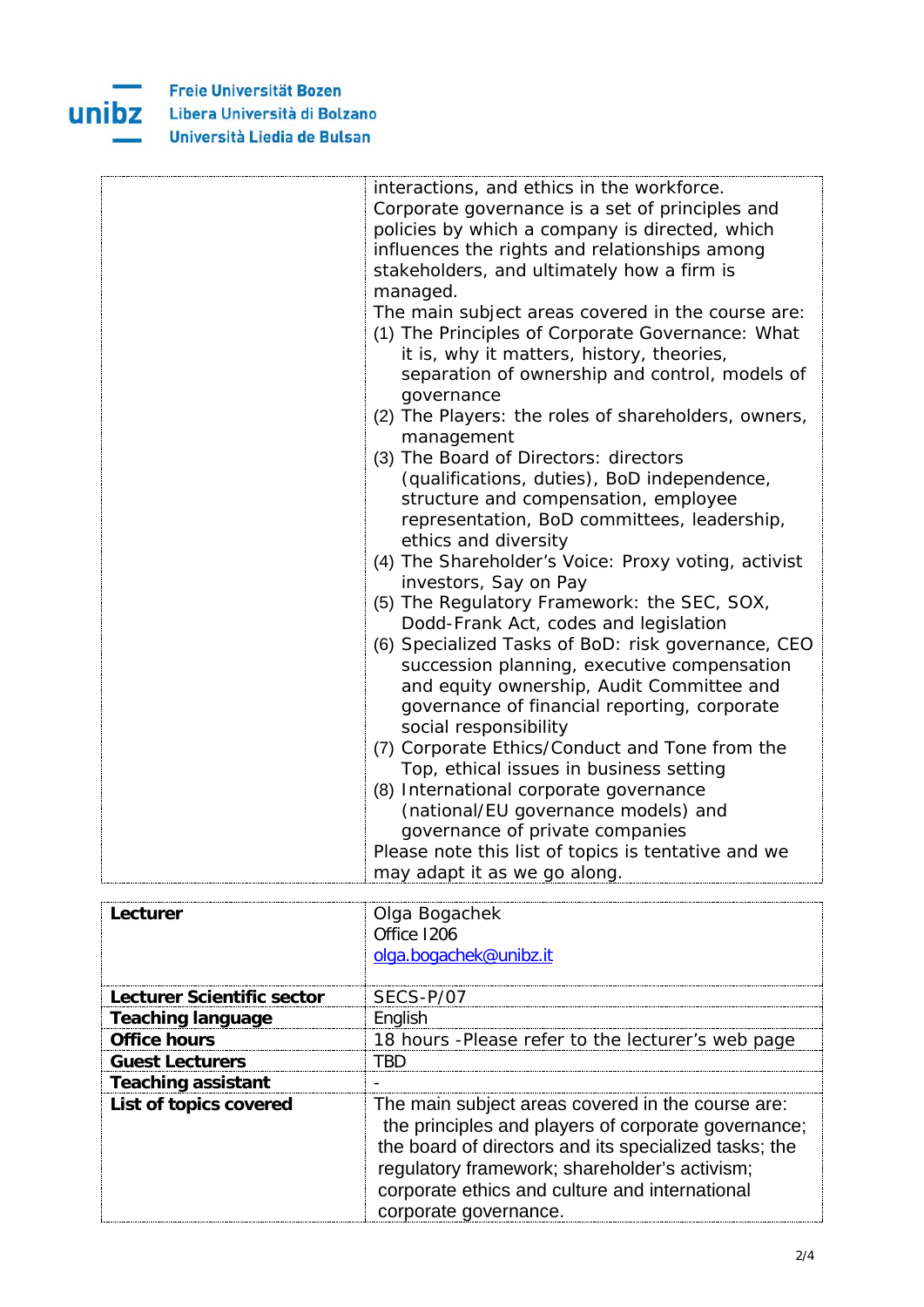

| <b>Teaching format</b> | This course will use a combination of lectures,<br>scientific articles, case discussions, professional<br>expert presentations and online reading to study<br>corporate governance. Class activities will be a mix<br>of lecture, case study presentations, and interactive<br>class discussions aimed at demonstrating a principle<br>in action.<br>Class participation and active discussion is both<br>expected and encouraged to apply theoretical<br>concepts to realistic business-related situations.<br>Students are expected to have thoroughly read all<br>the assigned material in advance of the class to<br>ensure a meaningful class participation.<br>The course will also host Guest Lecturers that will<br>present specific corporate governance issues and |
|------------------------|------------------------------------------------------------------------------------------------------------------------------------------------------------------------------------------------------------------------------------------------------------------------------------------------------------------------------------------------------------------------------------------------------------------------------------------------------------------------------------------------------------------------------------------------------------------------------------------------------------------------------------------------------------------------------------------------------------------------------------------------------------------------------|
|                        | practices.                                                                                                                                                                                                                                                                                                                                                                                                                                                                                                                                                                                                                                                                                                                                                                   |

| Learning outcomes | Knowledge and understanding:                         |
|-------------------|------------------------------------------------------|
|                   | Understanding of the field of corporate              |
|                   | governance, its core concepts and terminology, its   |
|                   | relevance and practices, as well as some debates     |
|                   | in the field. Students will understand the key       |
|                   | mechanisms of corporate governance, the policies     |
|                   | influencing them, and the empirical methods used     |
|                   | in this subject.                                     |
|                   | Applying knowledge and making judgement:             |
|                   | The course will focus on assessing the               |
|                   | effectiveness of governance roles and                |
|                   | responsibilities, understanding strengths and        |
|                   | weaknesses, recognizing the implications of          |
|                   | behaviors and actions. Students will develop skills  |
|                   | for addressing difficult governance situations and   |
|                   | discuss the topics that continue to spark scientific |
|                   | and regulatory debates. Governance is contextual     |
|                   | and requires judgment. Students should expect to     |
|                   | grapple with ambiguous situations that do not        |
|                   | have simple solutions.                               |
|                   | Communication and Learning skills:                   |
|                   | Ability to present in oral and written form an       |
|                   | analysis of business solutions in response to        |
|                   | specific issues related to corporate governance      |
|                   | and business ethics.                                 |
|                   |                                                      |

| <b>Assessment</b> | <b>Attending Students</b>                         |
|-------------------|---------------------------------------------------|
|                   | Student final grade will be a mixture of          |
|                   | participation in case study                       |
|                   | discussions/presentations (approx. 50%) and final |
|                   | exam (approx. 50%).                               |
|                   | The final exam is a combination of problems and   |